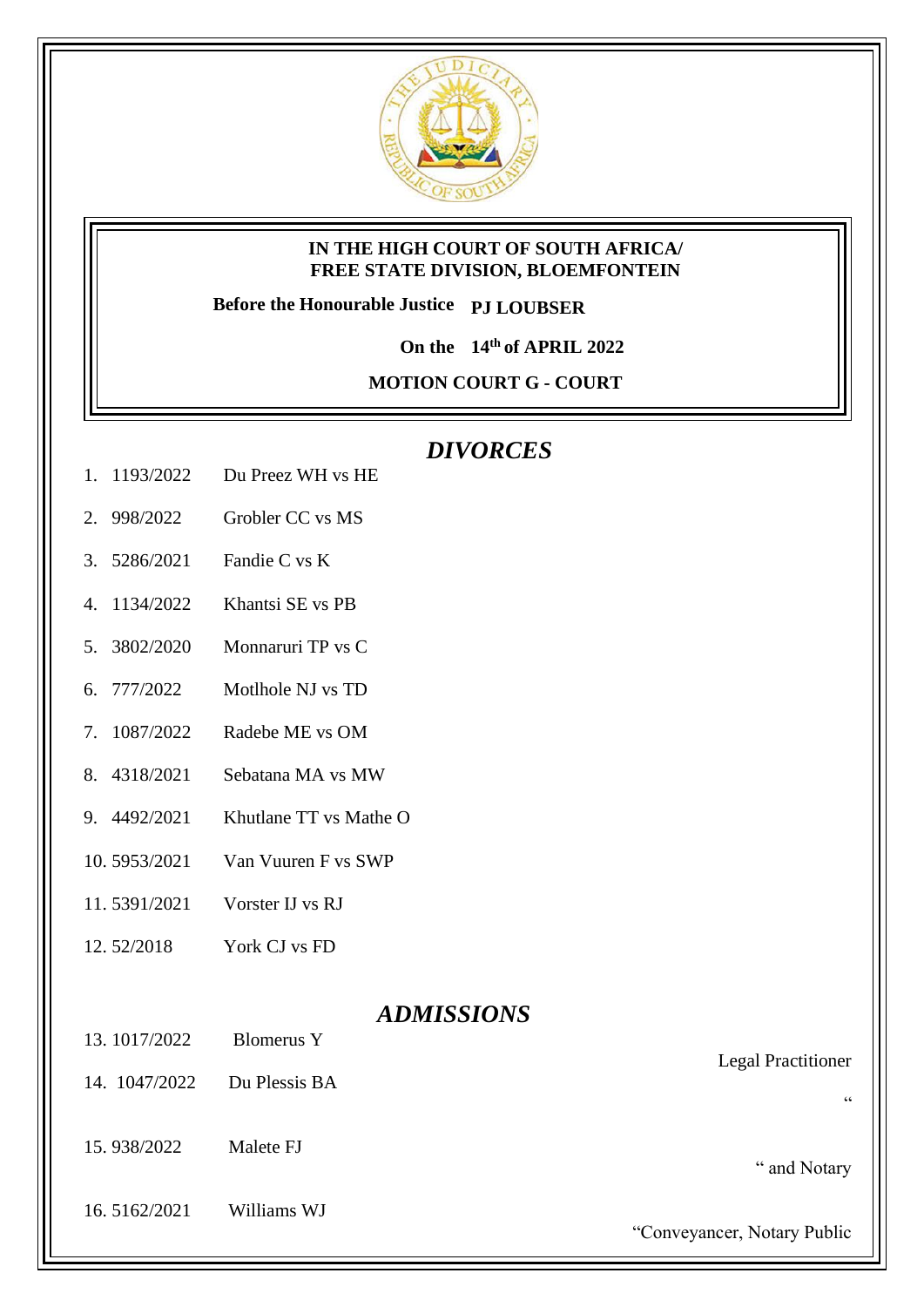| 17.1066/2022                       | <b>INSOLVENCIES</b><br>LHL Farming vs Erwee WJ<br>Sequestration                                                 |
|------------------------------------|-----------------------------------------------------------------------------------------------------------------|
| 18.1067/2022                       | LHL Farning vs Erwee JP<br>$\zeta \, \zeta$                                                                     |
| 19.621/2022                        | KGB Boerdery CC vs Berge Wanga CC<br>Liquidation                                                                |
| 20.800/2022                        | Morema Consulting Engineers vs Religraph<br>$\zeta \, \zeta$                                                    |
| 21.921/2022                        | Firstrand Bank vs JD Grondbewerking CC<br>$\zeta$ $\zeta$                                                       |
| 22.1065/2022                       | <b>QPS</b> Services vs Global Group Demolition Contractors<br>66                                                |
| 23.1110/2022                       | Van Niekerk AJ vs Sandvet Pecans<br>$\zeta \, \zeta$                                                            |
| 24.935/2022                        | Scholtz JGW<br>Rehabilitation                                                                                   |
| 25.936/2022                        | Pienaar A<br>$\!\!\!\!\zeta\,\zeta\!\!\!\!\zeta\!\!\!\!\zeta$                                                   |
| 26.4702/2021                       | The Land and Agricultural Development Bank of SA vs Agri-Com Co-<br>Operative                                   |
|                                    | Winding Up Order                                                                                                |
| 27.1181/2022                       | Hannes Peyper Inc vs Lapeng Construction                                                                        |
| 28.4830/2020                       | <b>SUMMARY JUDGMENTS</b><br>The Eden Investments vs LKGA Construction & Projects CC & 1 Other<br>Money Owing    |
| 29.725/2022                        | <b>UNOPPOSED APPLICATIONS</b><br>Van der Westhuizen GFM & 1 Other vs Grimbeek & Partners & 1 Other<br>Interdict |
| 30.838/2022                        | Wel-Rie Guest House CC vs Matjhabeng Local Municipality<br>$\!\!\!\!\zeta\,\zeta\!\!\!\!\zeta\!\!\!\!\zeta$     |
| 31.1194/2022                       | Central University of Technology vs Ntebele ND & 3 Others<br>66                                                 |
| 32.1321/2022<br>$(MCC)$ & 3 Others | Mangaung Metropolitan Municipality vs Mangaung Concerned Community<br>$\zeta$ $\zeta$                           |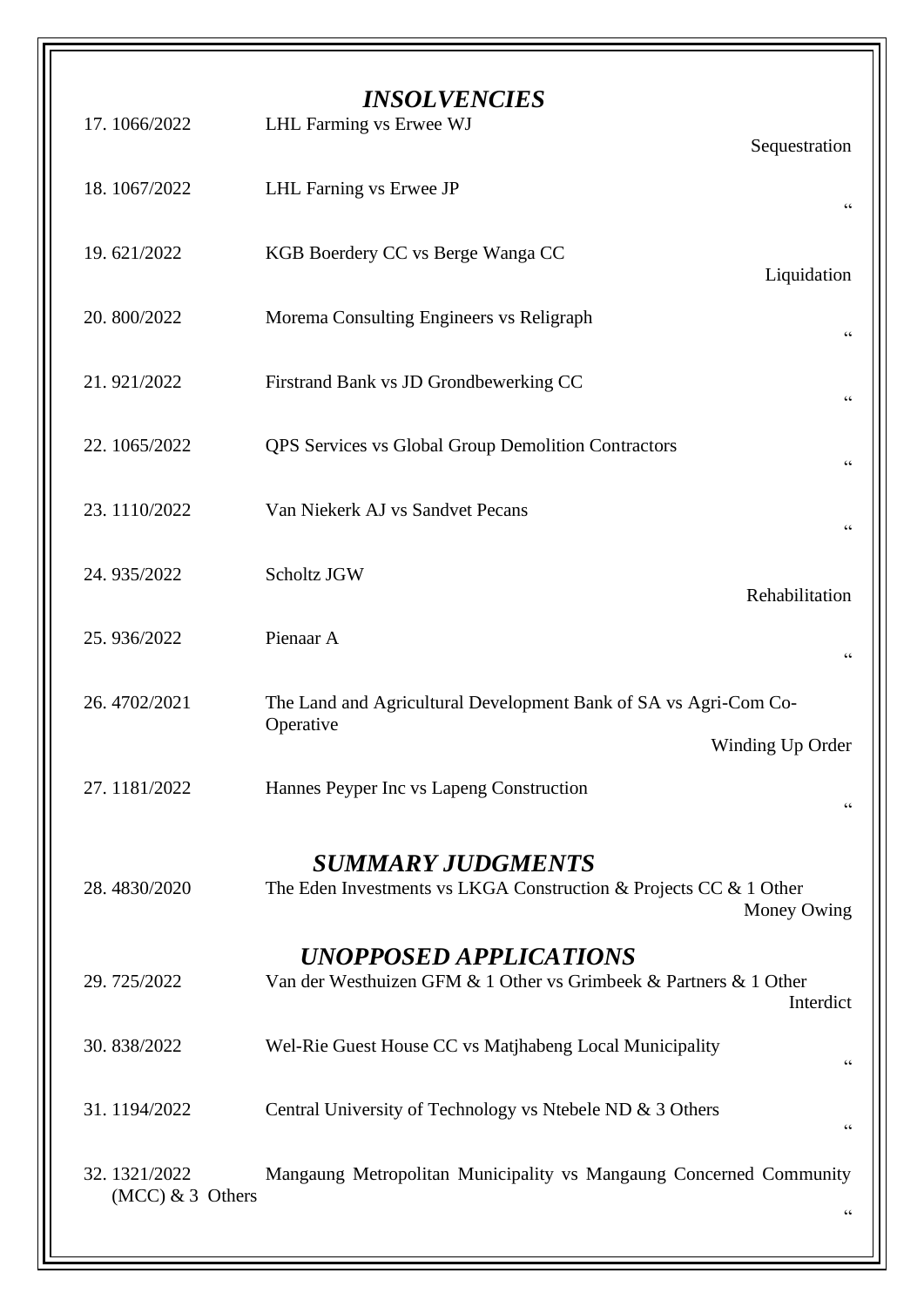| 33.1362/2022 | Kelepu WN vs Kelepu NS & 1 Other<br>Interdict                                     |
|--------------|-----------------------------------------------------------------------------------|
| 34.2196/2017 | Ntobo PA vs MEC for Health, Free State<br>To Compel                               |
| 35.3747/2020 | Sekele M vs MEC for Health, Free State<br>$\zeta\,\zeta$                          |
| 36.4361/2020 | Ntsele B vs Ntsele SS<br>$\zeta\,\zeta$                                           |
| 37.3954/2021 | Mohapi M vs MEC for Health, Free State<br>$\mbox{\bf G}$                          |
| 38.5944/2021 | Epiroc Financial Solutions AB vs Van Zyl CP & 3 Others<br>$\zeta \, \zeta$        |
| 39.523/2021  | Lipholo TG vs Minister of Police & 1 Other<br>Condonation                         |
| 40.2661/2021 | Jac "N Coetzer Incorporated vs Van Niekerk AJ & 1 Other<br>Money Owing            |
| 41.5771/2021 | KM4SA vs No 1 Hair Industry<br>To Furnish Security                                |
| 42.948/2022  | Standard Bank of SA vs Muzi's Towing Services & 1 Other<br><b>Return of Goods</b> |
| 43.1365/2022 | Kao Y-C vs Msimang FZ & 1 Other<br><b>Effect Payment</b>                          |
| 44.1142/2009 | Nedbank vs Reinecke JJF<br>Amendments                                             |
| 45.3580/2017 | Simes CP vs Minister of Police & 3 Others<br>Strike out                           |
| 46.4419/2019 | Firstrand Bank vs Baruk Property Group<br>$\zeta\,\zeta$                          |
| 47.5127/2019 | Toyota Financial Services vs Baruk Property Group & 1 Other<br>$\mbox{\bf G}$     |
| 48.5128/2019 | Toyota Financial Services vs Baruk Property Group & 1 Other<br>$\zeta$ $\zeta$    |
| 49.4090/2021 | Letseng LI vs Car Care Clinic Bloemfontein<br>66                                  |
| 50.888/2022  | Prinsloo AJ & 1 Other vs Muller PHSB & 1 Other<br>To Transfer a Property          |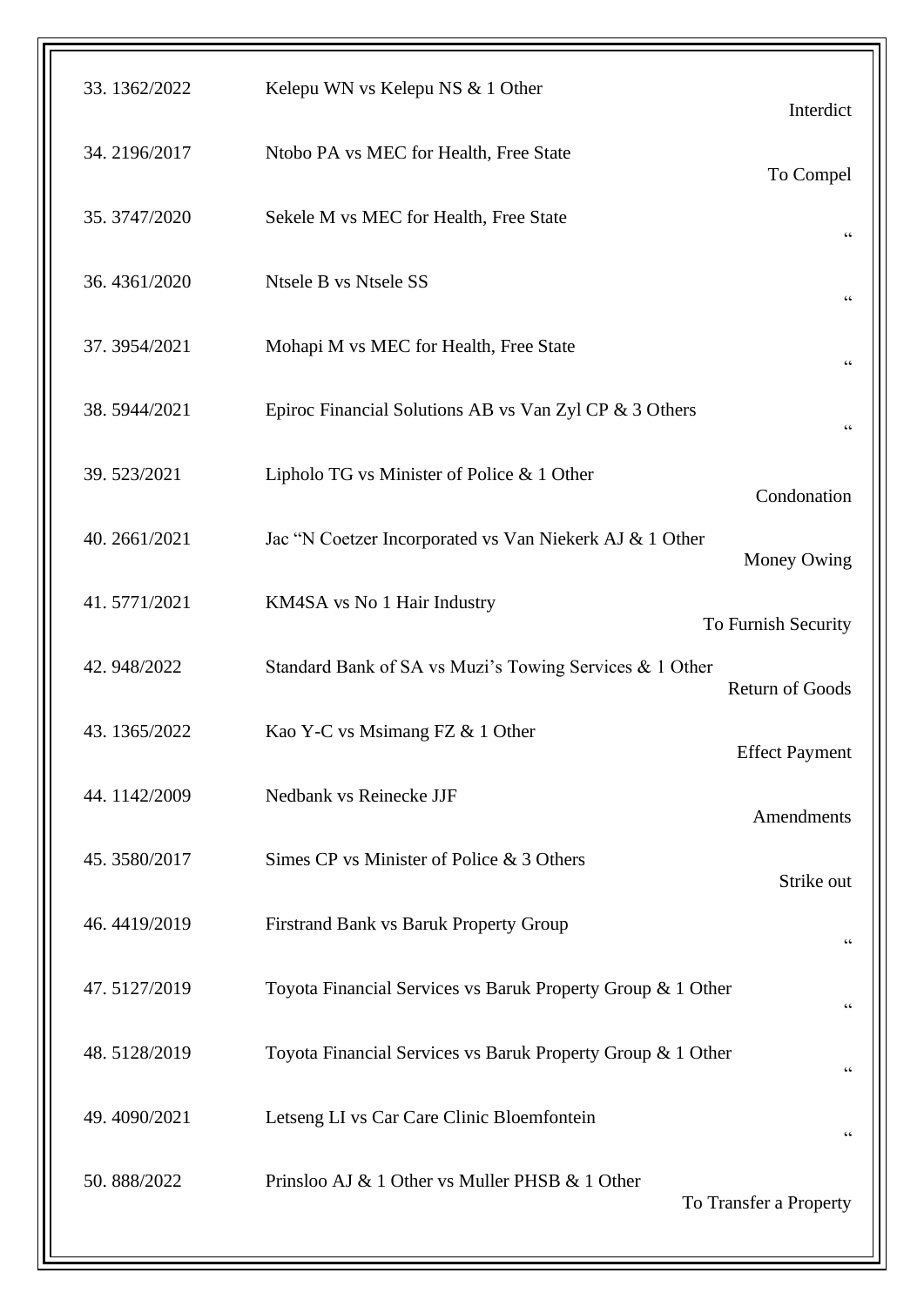| 51.1726/2021             | Sisonke General Trading & 1 Other vs Toyota Financial Services<br><b>Rescission of Judgment</b>                        |  |  |
|--------------------------|------------------------------------------------------------------------------------------------------------------------|--|--|
| 52 3497/2021             | Mangaung Metropolitan Municipality vs University of the Free State<br>$\!\!\!\!\zeta\,\zeta\!\!\!\!\zeta\!\!\!\!\zeta$ |  |  |
| 53. 4215/2011            | Mosala RI vs African Methodist Episcopal Church (Africa)                                                               |  |  |
| 54.4158/2020             | Van Wyk A vs Van Wyk ML & 4 Others<br><b>Settlement Agreement</b>                                                      |  |  |
| 55.5649/2021             | Lateral Unison Insurance Brokers vs Matjhabeng Local Municipality<br>$\mbox{\bf G}$                                    |  |  |
| 56.5767/2021             | Nedbank Limited vs Bothma T<br>$\mbox{\bf G}$                                                                          |  |  |
| 57.1071/2022             | Bredenkamp FJ & 2 Others vs Mangaung Metropolitan Municipality & 1 Other                                               |  |  |
| 58.1283/2022             | The South African Legal Practice Council vs Maqoma TO & 1 Other<br><b>CAL</b>                                          |  |  |
| 59.480/2013              | Lesia MPC vs Lesia MS<br>Appointment as Receiver                                                                       |  |  |
| 60.5342/2019             | SB Guarantee Company vs Havenga J & 1 Other<br><b>Substituted Service</b>                                              |  |  |
| 61.3244/2020             | SB Guarantee Company vs Erasmus FH<br>66                                                                               |  |  |
| 62.3052/2021             | <b>Standard Bank of SA vs Kilian PB</b><br>$\!\!\!\!\zeta\,\zeta\!\!\!\!\zeta\!\!\!\!\zeta$                            |  |  |
| 63.5331/2019             | Siviter K vs Siviter RA<br>Contempt of Court                                                                           |  |  |
| 64.671/2022              | Mobile Telephone Networks vs Mosia A & 2 Others<br><b>Eviction Order</b>                                               |  |  |
| 65.5493/2021             | Bezuidenhout M vs Bezuidenhout LB<br>Rule 43                                                                           |  |  |
| <b>DEFAULT JUDGMENTS</b> |                                                                                                                        |  |  |
| <b>BEZUIDENHOUTS INC</b> |                                                                                                                        |  |  |
| 66.1545/2018             | Nedbank Limited vs Thabula Trade and Invest 3 & 4 Others                                                               |  |  |
| <b>BOKWA ATTORNEYS</b>   |                                                                                                                        |  |  |
| 67.846/2021              | Potpale Investments vs Selkoe MD                                                                                       |  |  |
| 68.2213/2021             | SA Taxi Finance Solutions vs Ntsukunyane RP                                                                            |  |  |
| 69.3391/2021             | Transsec 4 vs Shabalala T                                                                                              |  |  |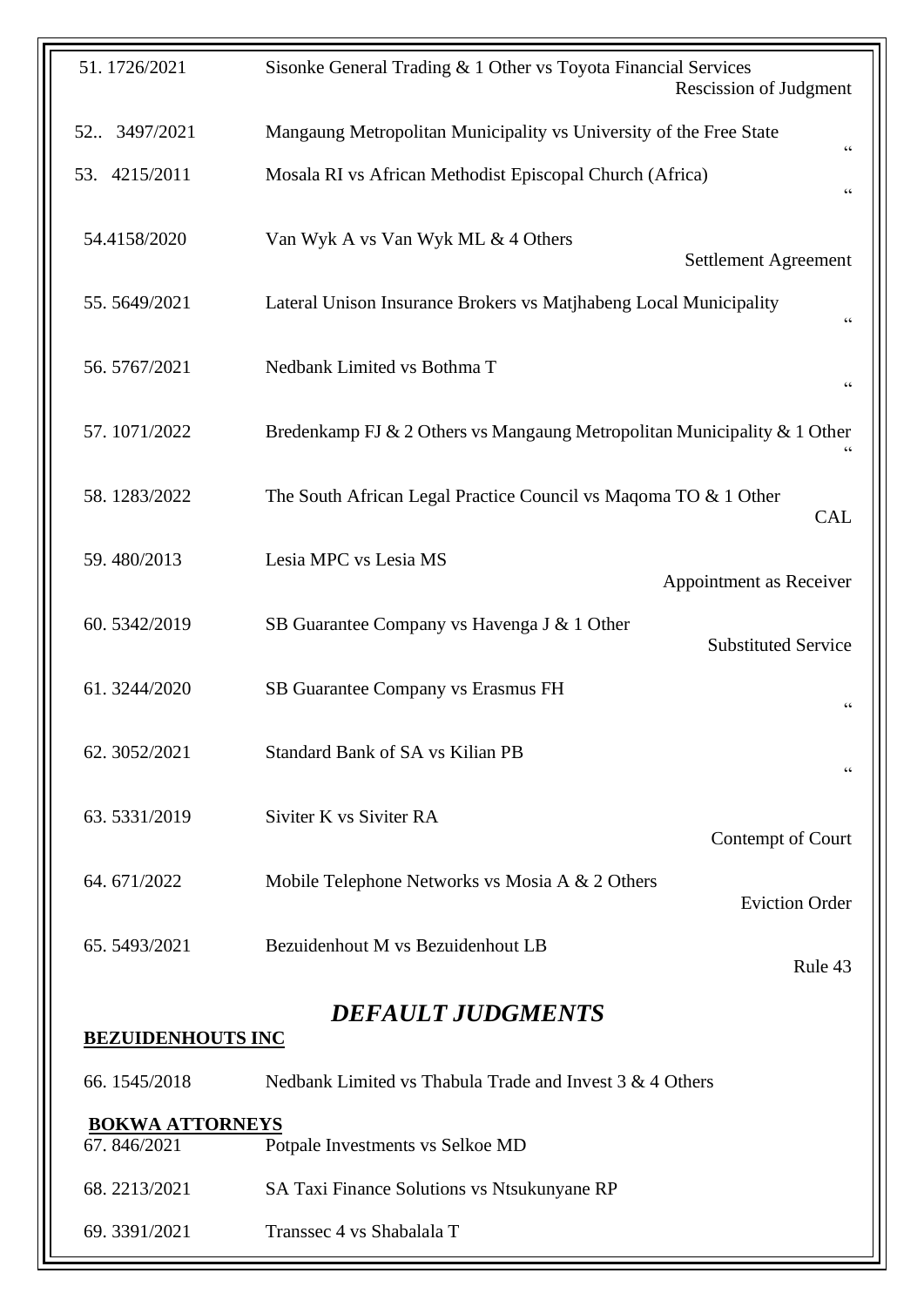| 70.3894/2021                        | SA Taxi Impact Fund vs Ramolula MJ                                 |
|-------------------------------------|--------------------------------------------------------------------|
| 71.4282/2021                        | SA Taxi Impact Fund vs Ramochela MV                                |
| 72.4631/2021                        | SA Taxi Impact Fund vs Noweza K                                    |
| 73.4879/2021                        | SA Taxi Development Finance vs Titi TL                             |
| 74.4957/2021                        | SA Taxi Impact Fund vs Kometsi LS                                  |
| 75.4958/2021                        | SA Taxi Impact Fund vs Xobisaz                                     |
| 76.5135/2021                        | SA Taxi Finance Solutions vs Nkemele L                             |
|                                     |                                                                    |
| EG COOPER & MAJIEDT<br>77.5610/2021 | Absa Bank vs Turbo Tech Trading & 2 Others                         |
| 78.254/2022                         | Trade Fundi's 126 vs 4 TM Multi-Purpose Projects                   |
| 79.1234/2022                        | Absa Bank vs Cusquisition & 1 Other                                |
| <b>HONEY ATTORNEYS</b>              |                                                                    |
| 80.546/2020                         | SB Guarantee Company vs Kokozela PLI                               |
| 81.864/2022                         | Makwayi MS vs Abuarja S                                            |
| 82.1249/2022                        | Capotex Trading Enterprise CC vs Nare Trading 503 & 1 Other        |
| <b>JL JORDAAN ATTORNEYS</b>         |                                                                    |
| 83.914/2022                         | Houghton JL vs Ireland D                                           |
| <b>LOVIUS BLOCK</b>                 |                                                                    |
| 84.4418/2018                        | First National Bank vs Compistax CC & 1 Other                      |
| <b>MCINTYRE VAN DER POST</b>        |                                                                    |
| 85.5299/2021                        | Tyco Logistics t/a Planet Fitness vs Trabajo Boerdery CC & 1 Other |
| 86.5805/2018                        | Standard Bank of SA vs Mabesele TC                                 |
| 87.5835/2018                        | Nedbank Limited vs Lefalatsa M                                     |
| 88.5479/2019                        | Changing Tides 17 vs Makae SN & 1 Other                            |
| 89.1434/2020                        | Nedbank Limited vs Mokoena MI                                      |
| 90.1731/2020                        | Nedbank Limited vs Teele KR                                        |
| 91.77/2021                          | Nedbank Limited vs Tyokolo S                                       |
| 92.3243/2021                        | Nedbank Limited vs Abrahams AF                                     |
| 93.4321/2021                        | Standard Bank of SA vs Driekuil-Slabbert CC & 2 Others             |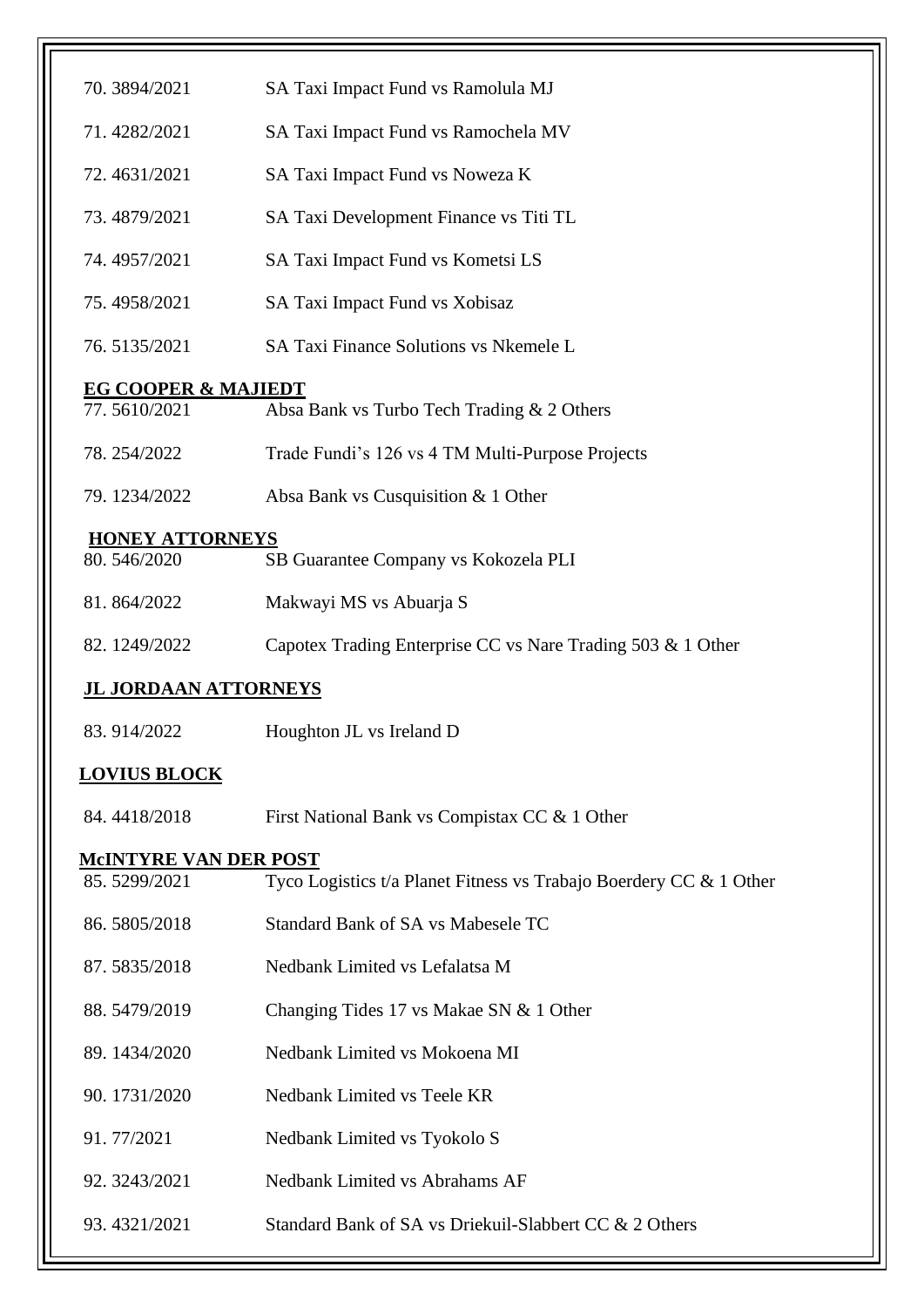| <b>NOORDMANS ATTORNEYS</b><br>94.4148/2021<br>Standard Bank of SA vs Van Deventer SC |                                                             |  |  |  |
|--------------------------------------------------------------------------------------|-------------------------------------------------------------|--|--|--|
|                                                                                      | <b>PHATSHOANE HENNEY INC</b>                                |  |  |  |
| 95.1095/2022                                                                         | Sakman Reitz vs Nellies Veevoere                            |  |  |  |
| <b>POSWA INC</b><br>96.2275/2021                                                     | Absa Bank vs Kruger MJ                                      |  |  |  |
| <b>STRAUSS DALY</b><br>97.1317/2021                                                  | Standard Bank of SA vs Weydeman SJ                          |  |  |  |
| 98.2349/2021                                                                         | SB Guarantee Company vs Rakhetsi MG & 1 Other               |  |  |  |
| 99.4012/2021                                                                         | Standard Bank of SA vs Aucamp HG & 1 Other                  |  |  |  |
| 100.4850/2021                                                                        | Standard Bank of SA vs Marais RO & 1 Other                  |  |  |  |
| 101.4894/2021                                                                        | Standard Bank of SA vs La Cock A                            |  |  |  |
| 102.5830/2021                                                                        | Standard Bank of SA vs De Lange AC & 1 Other                |  |  |  |
| 103.5856/2021                                                                        | Standard Bank of SA vs La Cock A                            |  |  |  |
| 104.5857/2021                                                                        | FFS Finance SA vs Bramley N                                 |  |  |  |
| 105.5916/2021                                                                        | Standard Bank of SA vs Tshabalala MJ & 1 Other              |  |  |  |
| 106.06/2022                                                                          | Standard Bank of SA vs Moloi ME                             |  |  |  |
| 107.200/2022                                                                         | Standard Bank of SA vs Raynard LN                           |  |  |  |
| 108.634/2022                                                                         | Absa Bank vs Molaoa E                                       |  |  |  |
| 109.1037/2022                                                                        | Absa Bank vs Mokoena C                                      |  |  |  |
| 110.1078/2022                                                                        | Absa Bank vs Tsoaela TG                                     |  |  |  |
| 111.1196/2022                                                                        | Absa Bank vs Hoko LI                                        |  |  |  |
| <b>SYMINGTON &amp; DE KOK</b><br>112.5131/2019                                       | Toyota Financial Services vs Baruk Property Group & 1 Other |  |  |  |
| 113.258/2021                                                                         | Firstrand Bank vs Abdullah PO                               |  |  |  |
| 114.4665/2021                                                                        | Firstrand Bank vs Tucosat & 1 Other                         |  |  |  |
| 115.4799/2021                                                                        | Firstrand Bank vs Sedisa SP                                 |  |  |  |
| 116.5216/2021                                                                        | <b>Firstrand Bank vs Saxon E</b>                            |  |  |  |
| 117.5741/2021                                                                        | Absa Bank vs Kat Implemente & 1 Other                       |  |  |  |
| 118.5818/2021                                                                        | Pannar Seed vs Beukes SJ                                    |  |  |  |